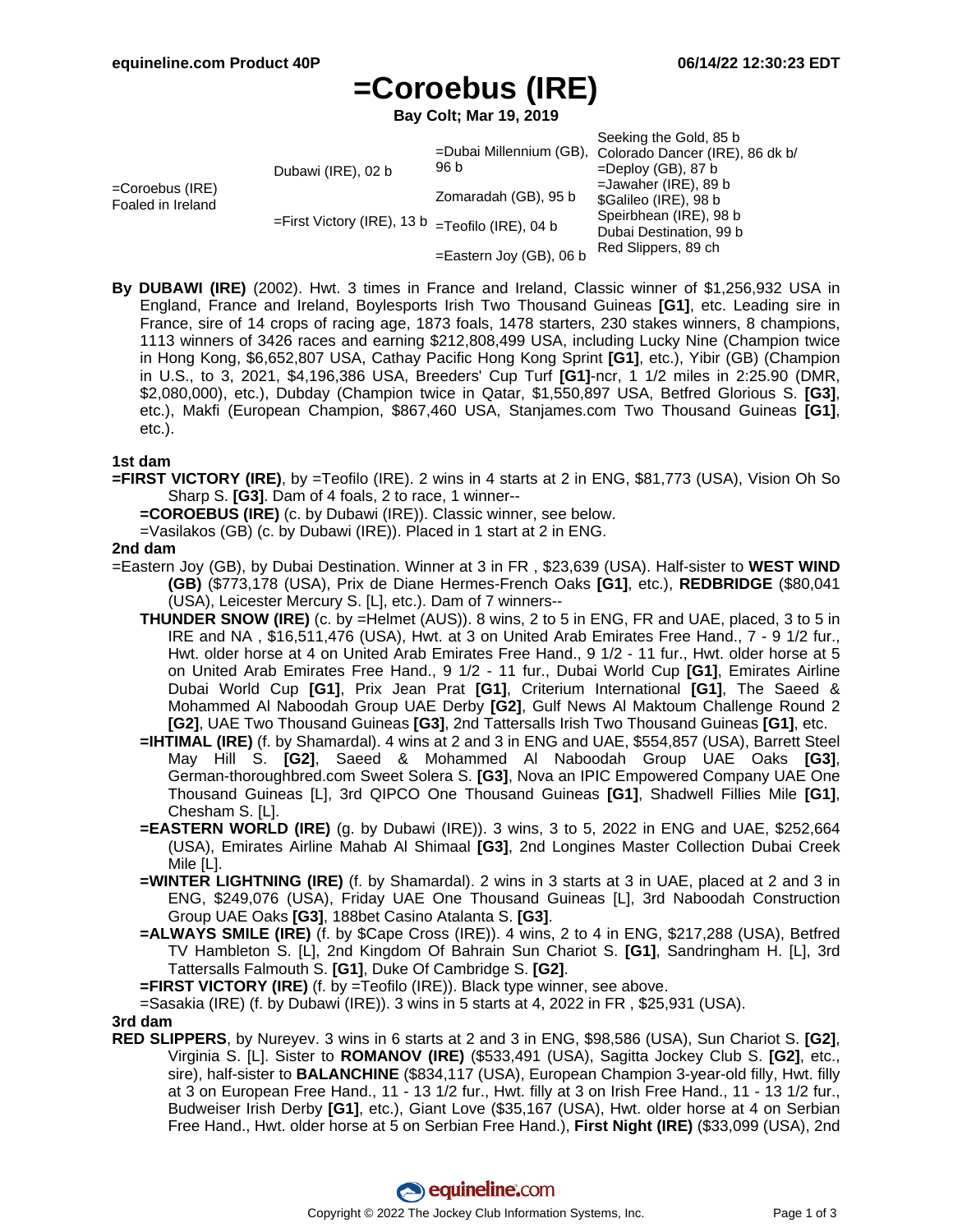### **=Coroebus (IRE)**

**Bay Colt; Mar 19, 2019**

Prix de la Calonne [L]). Dam of 11 winners--

**WEST WIND (GB)** (f. by Machiavellian). 2 wins at 3 in FR , placed in 1 start at 3 in IRE, \$773,178 (USA), Prix de Diane Hermes-French Oaks **[G1]**, 2nd Prix Vermeille Lucien Barriere **[G1]**, 3rd Audi Pretty Polly S. **[G1]**. Dam of--

**=Setting Sail (GB)** (g. by \$Dansili (GB)). 4 wins at 2 and 4 in ENG, placed in 1 start at 4 in AUS, \$125,876 (USA), 2nd The Big Screen Company Eclipse S. **[G3]**.

**REDBRIDGE** (c. by Alleged). 3 wins at 4 in ENG, placed at 5 and 6 in UAE, \$80,041 (USA), Leicester Mercury S. [L], 3rd Sheikh Maktoum bin Rashid Al Maktoum Challenge-Round 3 [L], Jebel Ali S. [L], Peugeot Doonside Cup [L].

=Eastern Joy (GB) (f. by Dubai Destination). See above.

=Hometime (GB) (f. by Dubai Destination). Winner at 3 in FR , \$15,770 (USA). Dam of--

**=Sunchart (GB)** (g. by =Teofilo (IRE)). Winner at 2, placed at 5, 2022 in IRE, \$75,828 (USA), 2nd Saval Beg Levmoss S. **[G3]**, Vinnie Roe S. [L], Plusvital Devoy S. [L], Martin Molony S. [L].

Gran Maestro (c. by =Medicean (GB)). 6 wins, 3 to 9 in ENG and FR , \$123,506 (USA).

Redones (c. by Seeking the Gold). 4 wins at 4 and 5 in UAE, placed, 2 to 6 in ENG and KSA, \$66,773 (USA). Sire.

=Red Jade (GB) (g. by Dubai Destination). 4 wins, 3 to 7 in ENG, \$40,298 (USA).

=Wizard of Oz (GB) (c. by \$Singspiel (IRE)). Winner in 2 starts at 2 in FR , \$19,243 (USA).

Hunt the Slipper (f. by Seeking the Gold). Winner at 2 in FR , \$14,903 (USA). Producer.

Ammunition (c. by Zafonic). Winner at 3 in UAE, \$12,389 (USA).

=Showmanship (GB) (g. by =Doyen (IRE)). Winner at 4 in ENG.

Alabjer (c. by Mr. Prospector). Placed at 4 in UAE, \$9,502 (USA).

### **4th dam**

- **Morning Devotion**, by Affirmed. Winner at 2 in ENG, placed at 4 in NA , \$28,956 (USA), 3rd Hoover Fillies' Mile S.**-G3**, 4th Lancashire Oaks **[G3]**. Dam of 10 winners, including--
	- **BALANCHINE** (f. by Storm Bird). 4 wins in 6 starts, 2 to 3 in ENG and IRE, placed in 2 starts at 4 in FR , \$834,117 (USA), European Champion 3-year-old filly, Hwt. filly at 3 on European Free Hand., 11 - 13 1/2 fur., Hwt. filly at 3 on Irish Free Hand., 11 - 13 1/2 fur., Budweiser Irish Derby **[G1]**, Energizer Epsom Oaks **[G1]**, 2nd Madagans One Thousand Guineas **[G1]**, Prix Foy **[G3]**.

**Gulf News** (g. by Woodman). 5 wins, 3 to 8 in FR and NA , \$105,933 (USA), 2nd Prix Niel Casino Barriere d'Enghien Les Bains **[G2]**, 3rd Prix Ridgway [L].

Giant Love (c. by Giant's Causeway). 5 wins, 2 to 5 in ENG and SRB, placed at 4 and 6 in ITY and AUT, \$35,167 (USA), Hwt. older horse at 4 on Serbian Free Hand., Hwt. older horse at 5 on Serbian Free Hand.

**ROMANOV (IRE)** (c. by Nureyev). 4 wins in 7 starts at 3 and 4 in ENG, placed, 3 to 4 in FR , IRE and NA , \$533,491 (USA), Sagitta Jockey Club S. **[G2]**, Petros Rose of Lancaster S. **[G3]**, 2nd Grand Prix de Saint-Cloud **[G1]**, Cumberland Lodge S. **[G3]**, 3rd Vodafone Epsom Derby **[G1]**, Lexus Irish Two Thousand Guineas **[G1]**, Canadian International S. **[G1]**, Prix Eugene Adam **[G2]**. Sire. **RED SLIPPERS** (f. by Nureyev). Black type winner, see above.

**First Night (IRE)** (f. by Sadler's Wells). Winner in 4 starts at 3 and 4 in ENG and NA , placed in 1 start at 3 in FR , \$33,099 (USA), 2nd Prix de la Calonne [L].

Subtle Breeze (f. by Storm Cat). Placed at 3 in ENG.

- **=TRUST IN A GUST (AUS)** (c. by Keep The Faith (AUS)). 10 wins at 3 and 4 in AUS, \$1,039,873 (USA), Bendigo Bank East Malvern Sir Rupert Clarke Charity Cup **[G1]**, David Jones Nbcf Toorak H. **[G1]**, 2nd Drummond Golf S. [L]. Sire.
- Alleged Devotion (f. by Alleged). Unraced.
	- **THADY QUILL** (c. by Nureyev). 6 wins, 2 to 6 in NA , BAR, ENG and IRE, \$322,561 (USA), Weatherbys Superlative S. [L], Wickerr H. -R (DMR, \$45,810), 2nd Oak Tree Breeders' Cup Mile S. **[G2]**, 3rd Prized S. [L] (GP, \$22,000). Sire.
	- **HUMBLE EIGHT** (f. by Seattle Battle). 6 wins, 2 to 4, \$278,450, Honeybee S. **[G3]**, National Jockey Club Oaks [L]-ntr, 1 1/16 miles in 1:42.29 (SPT, \$60,000), Paseana S. (OP, \$24,000), Frontier S. (HOU, \$15,000), 2nd Magnolia S. [L] (OP, \$11,100), etc.
	- **=ROYAL DEVOTION (IRE)** (f. by Sadler's Wells). Winner at 3 and 4 in IRE, \$82,236 (USA), Ardilaun House Hotel Oyster S. [L], 2nd Trigo S. [L].

**APRIL STARLIGHT** (f. by Storm Bird). 2 wins in 4 starts at 2 in IRE, \$31,228 (USA), Silver Flash